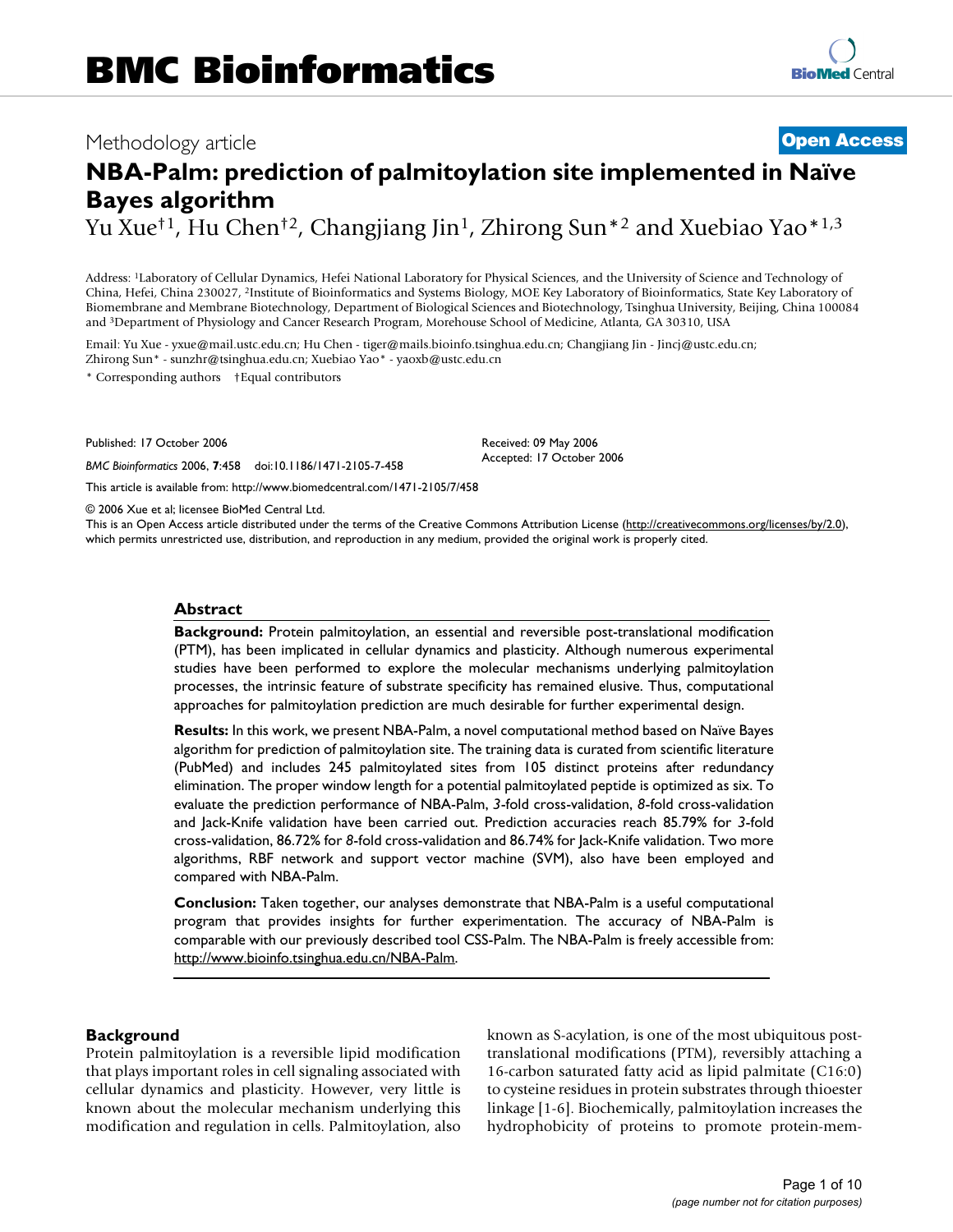brane association [1-6]. Also, palmitoylation modifies numerous proteins to control protein-protein interaction [7-9], intracellular trafficking [10,11], lipid raft targeting [12,13], and proteins' activities [8,14], etc. Moreover, palmitoylation has been implicated in a variety of biological and physiological processes, including signal transduction [14,15], mitosis [16], neuronal development [3,6], and apoptosis [17], etc. Although protein palmitoylation has attracted extensive attention, its molecular mechanisms still remain to be elusive.

Identification of palmitoylation sites is essential for a better understanding the molecular regulation of palmitoylation process. To date, only a few palmitoylation sites have been experimentally identified. Although several efficient techniques, such as mass spectrometry (MS), have been employed recently, most of the known palmitoylation sites are mapped by mutagenesis of candidate cysteine residues with conventional biochemical methods. The features of substrate specificity for palmitoylation is still unclear and most previous studies have proposed that there is no common and canonical consensus sequence/ motif for palmitoylation [1,3-5].

Moreover, only a few palmitoyltransferases have been identified although palmitoylation of proteins has been known for many years [2,4,18,19]. Palmitoylation of proteins can be carried out in both enzyme- and nonenzymedependent manners [5,18-20]. These intrinsic but diversified characteristics of palmitoylation introduce great difficulties into choosing appropriate candidate cysteine residues in the substrates for further experimental manipulation. Thus, *in silico* prediction of palmitoylation sites implemented in an apt algorithm/approach is in urgent need and insightful for further experimental design.

Previously, we developed a computational program named CSS-Palm, deployed with the approach of Clustering and Scoring strategy [21]. In that work, the data set for training was curated from scientific literature (PubMed) with 210 experimentally verified palmitoylated sites from 83 distinct proteins (referred to as old data set). Due to the fast pace of research progress in this area, more palmitoylation sites have been identified since our last publication of CSS-Palm. After survey recent progress and redundancy elimination, the final data set includes 245 non-homologous sites from 105 proteins (referred to as new data set, see in Table 1). We then employ several machine learning algorithms including Naïve Bayes [22], Support Vector Machines (SVMs) [23] and RBF Networks [24] for palmitoylation site prediction. Also, the proper window length for a potential palmitoylated peptide has been optimized. The accuracy of prediction performance fluctuates from 82% to 86%. By comparison, the Naïve Bayes approach achieves the best accuracy of 85.79% for *3*-fold cross-validation, 86.72% for *8*-fold cross-validation and 86.74% for Jack-Knife validation, with the window length of six. Thus, we construct a computational web service of NBA-Palm – prediction of palmitoylation site implemented in Naïve Bayes algorithm. And the prediction performance is comparable with our previous work of CSS-Palm.

## **Results & discussions**

## *Functional analysis of Palmitoylated Proteins*

In order to elucidate the molecular determinants responsible for protein palmitoylation, we downloaded the GO annotation files for Uniprot from EBI-GOA [25] for processing. In our non-redundant data set with 105 palmitoylated proteins, we have observed 455 distinct GO categories. Table 2 shows the top five Gene Ontology (GO) entries of biological processes, molecular functions and cellular components of palmitoylated proteins.

The most abundant GO item of biological process in which palmitoylated proteins are implicated is "signal transduction" (26 proteins). The other four biological processes are "G-protein coupled receptor protein signaling pathway" (21 proteins), "transport" (16 proteins), "ion transport" (7 proteins) and "cell adhesion" (7 proteins). The most enriched GO group of molecular function is "protein binding" (41 proteins), while the other four highly-abundant molecular functions are "receptor activity" (27 proteins), "signal transducer activity" (25 proteins), "G-protein coupled receptor activity" (15 proteins) and "rhodopsin-like receptor activity" (14 proteins). Again, the most frequent GO entry of cellular component is "membrane" (70 proteins), and the other four highly-frequent cellular components are "integral to membrane" (54 proteins), "plasma membrane" (245 proteins), "integral to plasma membrane" (19 proteins) and "endoplasmic reticulum" (9 proteins).

Taken together, the computational analyses of the palmitoylated proteins support the notion that palmitoylated proteins carry diversified cellular functions. The result points to two conclusions. First, the data set is general enough and suitable for our prediction work as training data set. Second, computational tools which can accelerate palmitoylation function research are valuable and helpful.

**Table 1: The detailed description of data set.**

| Data set  | Old | New      |                 |  |  |  |
|-----------|-----|----------|-----------------|--|--|--|
|           |     | original | Clear redundant |  |  |  |
| protein   | 84  | Ш        | 105             |  |  |  |
| sites     | 209 | 266      | 245             |  |  |  |
| non-sites | 720 | 1017     | 977             |  |  |  |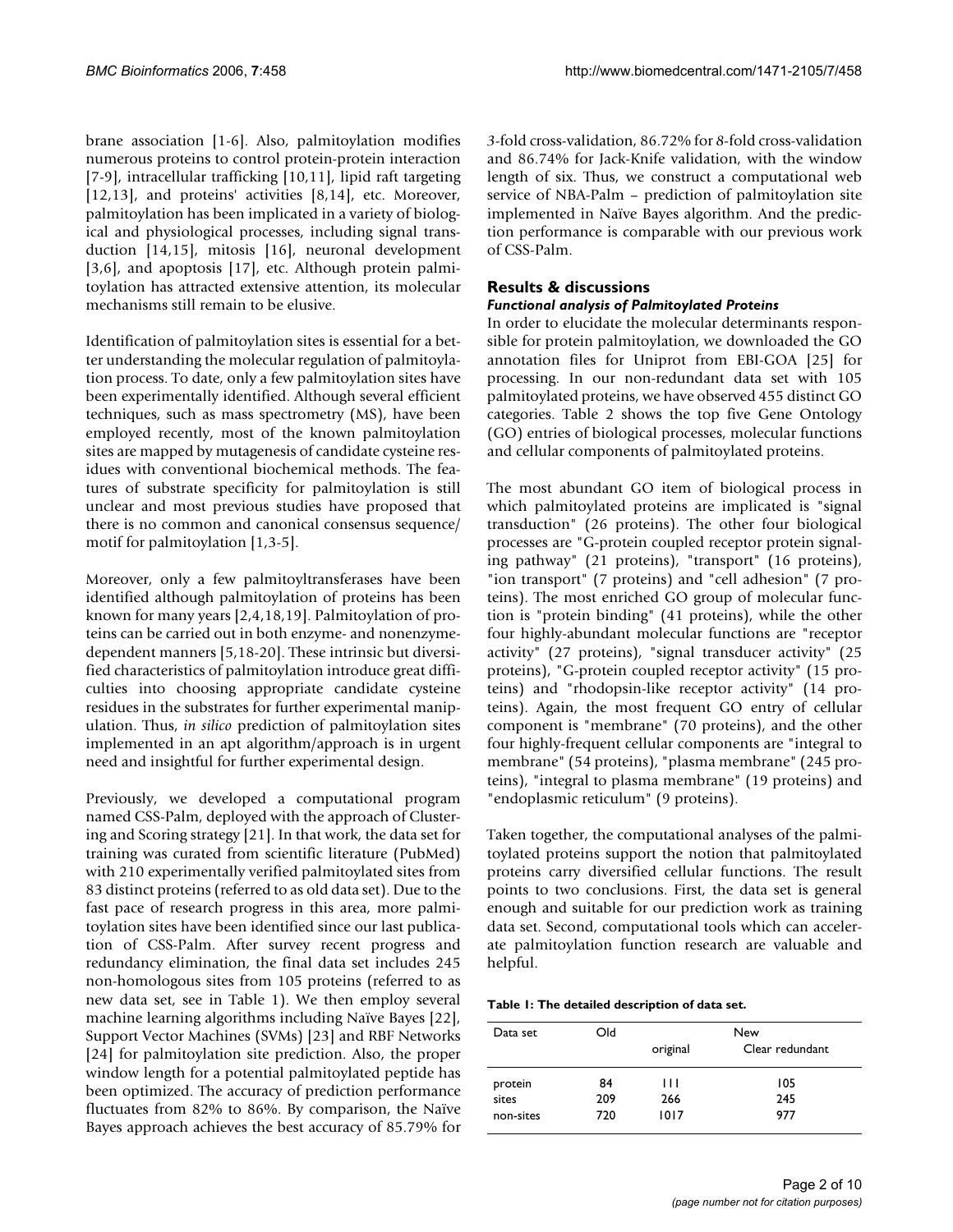| <b>GO Symbol</b>            | <b>Name of Gene Ontology</b>                         | <b>No. of Proteins</b> |
|-----------------------------|------------------------------------------------------|------------------------|
| Top five biological process |                                                      |                        |
| GO:0007165                  | signal transduction                                  | 26                     |
| GO:0007186                  | G-protein coupled receptor protein signaling pathway | 21                     |
| GO:0006810                  | transport                                            | 16                     |
| GO:0006811                  | ion transport                                        | 7                      |
| GO:0007155                  | cell adhesion                                        | 7                      |
| Top five molecular function |                                                      |                        |
| GO:0005515                  | protein binding                                      | 41                     |
| GO:0004872                  | receptor activity                                    | 27                     |
| GO:0004871                  | signal transducer activity                           | 25                     |
| GO:0004930                  | G-protein coupled receptor activity                  | 15                     |
| GO:0001584                  | rhodopsin-like receptor activity                     | 4                      |
| Top five cellular component |                                                      |                        |
| GO:0016020                  | membrane                                             | 70                     |
| GO:0016021                  | integral to membrane                                 | 54                     |
| GO:0005886                  | plasma membrane                                      | 24                     |
| GO:0005887                  | integral to plasma membrane                          | 9                      |
| GO:0005783                  | endoplasmic reticulum                                | 9                      |

**Table 2: Top five Gene Ontology (GO) groups of biological processes, molecular functions and cellular components in palmitoylated proteins.**

#### *Performance of NBA-Palm*

We carried out *3*-fold cross-validation, *8*-fold cross validation and the Jack-Knife validation to evaluate the performance of NBA-Palm (shown in Table 3 and Table 4). On the old data set, NBA-Palm achieves best average MCC of 0.594 with window length of six. On the new data set, the best average MCC is 0.548 with the same optimized window length of six. The prediction performances on the old and new data set are very similar. However, the performance on the new data set is slightly lower than that on the old data set. To find out the reason of this performance decrease, we built sequence logos [26] on the old and new data sets (shown in Figure 1a and Figure 1b). Both two logos show that around palmitoylation sites there is a Leucine/Cysteine-rich region. Comparison of the two logos leads to the observation that the pattern of the old data set is slightly stronger than that of the new data set. This may explain why performance of NBA-Palm on the new data set is slightly lower.

## *Comparison of Prediction Performance with several machine learning algorithms*

Besides Naïve Bayes, we also adopt two additional machine learning algorithms, RBF networks and support vector machines (SVMs), to predict palmitoylation site. Table 3 and Table 4 show the detailed performances of the three algorithms on the old and new data sets, separately. Several conclusions can be reached: firstly, despite of its simple structure, Naïve Bayes is overall the best algorithm. However, its performance is only slightly better than that of the other two. Secondly, best window lengths for the three algorithms are not identical, e.g. on new data set 6 for Naïve Bayes, 8 for RBF networks and 7 for SVMs, according to average MCC of *3*-fold cross-validation, *8* fold cross-validation and Jack-Knife validation. Thirdly, performances of Jack-Knife tests are often better than those of *3*-fold and *8*-fold cross-validations because there are more training data and less test data. Among the three algorithms, SVM has the largest differences in MCC between *3*-fold cross-validation, *8*-fold cross validation and Jack-Knife test while Naïve Bayes has the smallest. This implies that Naïve Bayes may be the most robust algorithm when changing the numbers of training data and test data. And the window length of Naïve Bayes algorithm is optimized as six by comparison of the average MCC. Hence, Naïve Bayes is a very simple-structured algorithm with high performance and robustness, which is extremely suitable for biological classification problems.

## *Comparison with previously described analysis CSS-Palm*

Performance comparison was carried out between NBA-Palm and the previously established method CSS-Palm [21] on the same old data set. Details are shown in Table 5. In the Jack-Knife validation, NBA-Palm performs comparatively with CSS-Palm in all metrics. However, in *3* fold cross-validation, NBA-Palm achieves much higher MCCs, which is probably due to the volatility of the *3*-fold cross-validation, because the *3*-fold cross-validation uses less training data (2/3 of whole data set) and makes predictions on more testing data (1/3 of whole data set) while Jack-Knife validation uses all data but one for training. The result implies that the robustness of the Naïve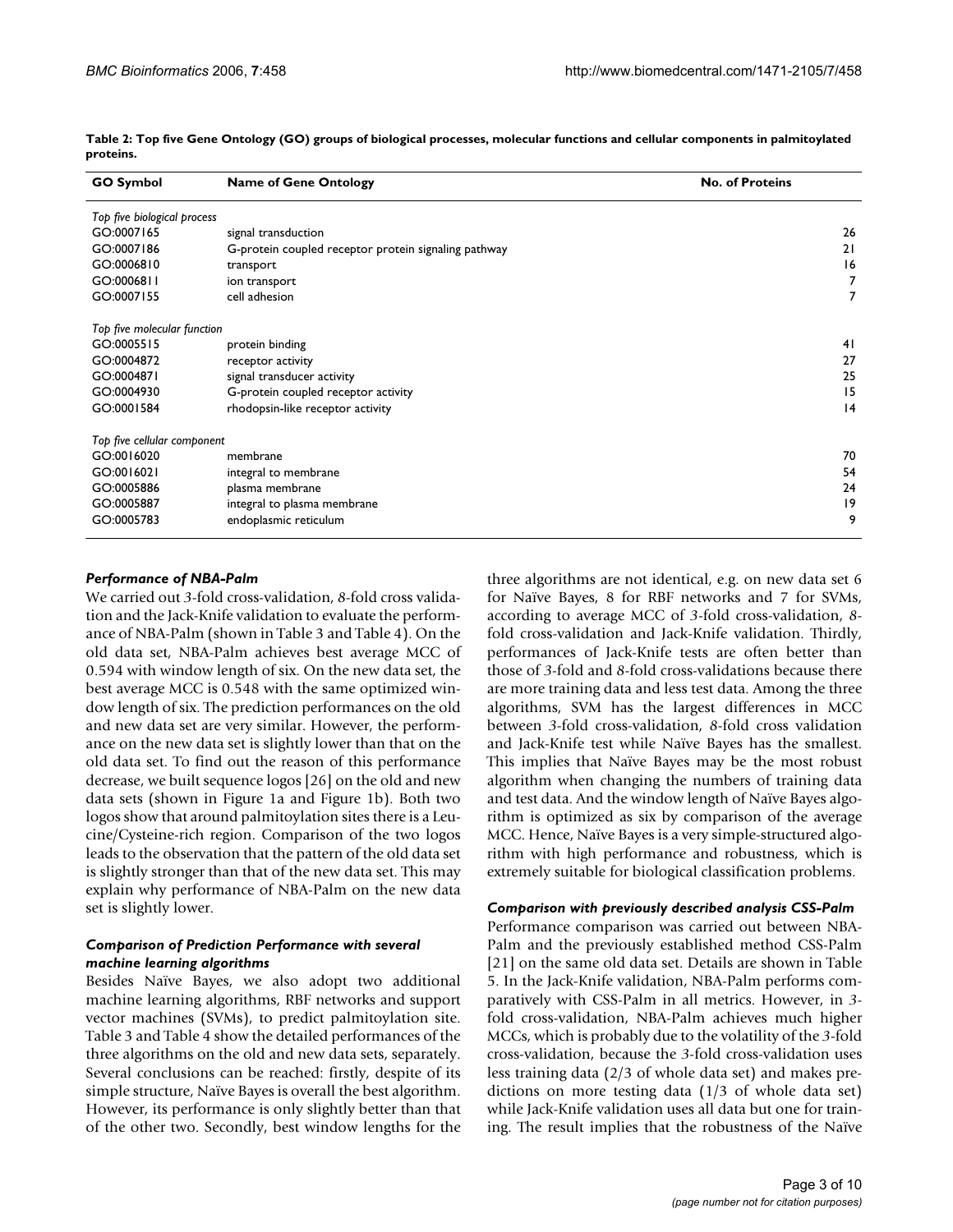| Algorithm                      | <b>Window length</b><br>3 | 3-fold cross-validation |        |               | 8-fold cross-validation |          |        | Jack-Knife validation |        |               |        |                      | Average MCC Max MCC difference |        |        |
|--------------------------------|---------------------------|-------------------------|--------|---------------|-------------------------|----------|--------|-----------------------|--------|---------------|--------|----------------------|--------------------------------|--------|--------|
|                                |                           | Ac $(%)$                | Sn(%)  | Sp(%)         | MCC                     | Ac $(%)$ | Sn(%)  | Sp(%)                 | MCC    | Ac $(%)$      | Sn(%)  | Sp(%)                | MCC                            |        |        |
| Naïve Bayes <sup>1</sup>       |                           | 85.25%                  | 54.39% | 94.21%        | 0.5438                  | 86.01%   | 55.98% | 94.72%                | 0.5679 | 86.33%        | 57.42% | 94.72%               | 0.5795                         | 0.5637 | 0.0357 |
|                                | $\overline{4}$            | 85.97%                  | 56.46% | 94.54%        | 0.5677                  | 86.29%   | 56.94% | 94.81%                | 0.5776 | 86.44%        | 58.85% | 94.44%               | 0.5851                         | 0.5768 | 0.0174 |
|                                | 5                         | 85.86%                  | 58.53% | 93.80%        | 0.569                   | 86.11%   | 58.53% | 94.12%                | 0.5757 | 86.22%        | 58.37% | 94.31%               | 0.5783                         | 0.5743 | 0.0093 |
|                                | 6                         | 85.93%                  |        | 60.13% 93.43% | 0.5744                  | 86.58%   |        | 62.68% 93.52%         |        | 0.5967 86.98% |        | 64.11% 93.61% 0.6099 |                                | 0.5937 | 0.0355 |
|                                | 7                         | 86.15%                  | 60.61% | 93.56%        | 0.5811                  | 86.19%   | 60.61% | 93.61%                | 0.5820 | 86.44%        | 61.72% | 93.61%               | 0.5909                         | 0.5847 | 0.0098 |
|                                | 8                         | 86.01%                  | 60.29% | 93.47%        | 0.5766                  | 86.08%   | 60.13% | 93.61%                | 0.5781 | 86.01%        | 62.20% | 92.92%               | 0.5811                         | 0.5786 | 0.0045 |
| <b>RBF Network<sup>2</sup></b> | 3                         | 84.39%                  | 49.92% | 94.40%        | 0.5104                  | 85.15%   | 53.91% | 94.21%                | 0.5399 | 83.85%        | 50.72% | 93.47%               | 0.4975                         | 0.5159 | 0.0424 |
|                                | 4                         | 85.11%                  | 53.59% | 94.26%        | 0.5382                  | 85.58%   | 55.18% | 94.40%                | 0.5543 | 86.11%        | 57.89% | 94.31%               | 0.5745                         | 0.5557 | 0.0363 |
|                                | 5                         | 85.97%                  | 57.10% | 94.35%        | 0.569                   | 85.61%   | 57.26% | 93.84%                | 0.5596 | 85.36%        | 57.42% | 93.47%               | 0.5534                         | 0.5607 | 0.0156 |
|                                | 6                         | 86.04%                  | 57.42% | 94.35%        | 0.5716                  | 86.11%   | 59.01% | 93.98%                | 0.5767 | 85.79%        | 59.33% | 93.47%               | 0.5689                         | 0.5724 | 0.0078 |
|                                | $\overline{7}$            | 85.36%                  | 58.53% | 93.15%        | 0.556                   | 85.65%   | 57.89% | 93.70%                | 0.5620 | 86.65%        | 58.85% | 94.72%               | 0.591                          | 0.5697 | 0.0350 |
|                                | 8                         | 85.07%                  | 57.26% | 93.15%        | 0.5456                  | 85.43%   | 57.10% | 93.66%                | 0.5545 | 86.76%        | 58.85% | 94.86%               | 0.594                          | 0.5647 | 0.0484 |
| SVM <sup>3</sup>               | 3                         | 84.46%                  | 56.62% | 92.55%        | 0.5285                  | 85.15%   | 56.14% | 93.56%                | 0.5448 | 86.44%        | 59.81% | 94.17%               | 0.5869                         | 0.5534 | 0.0584 |
|                                | 4                         | 83.82%                  | 59.97% | 90.74%        | 0.5229                  | 84.03%   | 58.37% | 91.48%                | 0.5231 | 82.24%        | 52.15% | 90.97%               | 0.4616                         | 0.5025 | 0.0615 |
|                                | 5                         | 82.99%                  | 59.81% | 89.72%        | 0.5041                  | 83.24%   | 59.97% | 90.00%                | 0.5100 | 80.52%        | 53.11% | 88.47%               | 0.4272                         | 0.4804 | 0.0828 |
|                                | 6                         | 83.10%                  | 62.52% | 89.07%        | 0.5156                  | 83.75%   | 63.48% | 89.63%                | 0.5326 | 82.13%        | 60.77% | 88.33%               | 0.4893                         | 0.5125 | 0.0433 |
|                                | $\overline{7}$            | 81.45%                  | 61.72% | 87.18%        | 0.4793                  | 83.21%   | 63.48% | 88.94%                | 0.5212 | 83.53%        | 63.16% | 89.44%               | 0.5269                         | 0.5091 | 0.0476 |
|                                | 8                         | 80.95%                  | 61.88% | 86.48%        | 0.4702                  | 82.10%   | 63.16% | 87.59%                | 0.4974 | 82.45%        | 63.16% | 88.06%               | 0.5046                         | 0.4907 | 0.0344 |

1. Default parameters of WEKA software package were used.

2. Ridge value was set to 10E-8.

3. Polynomial kernel, exponent was set to 1, complexity value C to 0.1.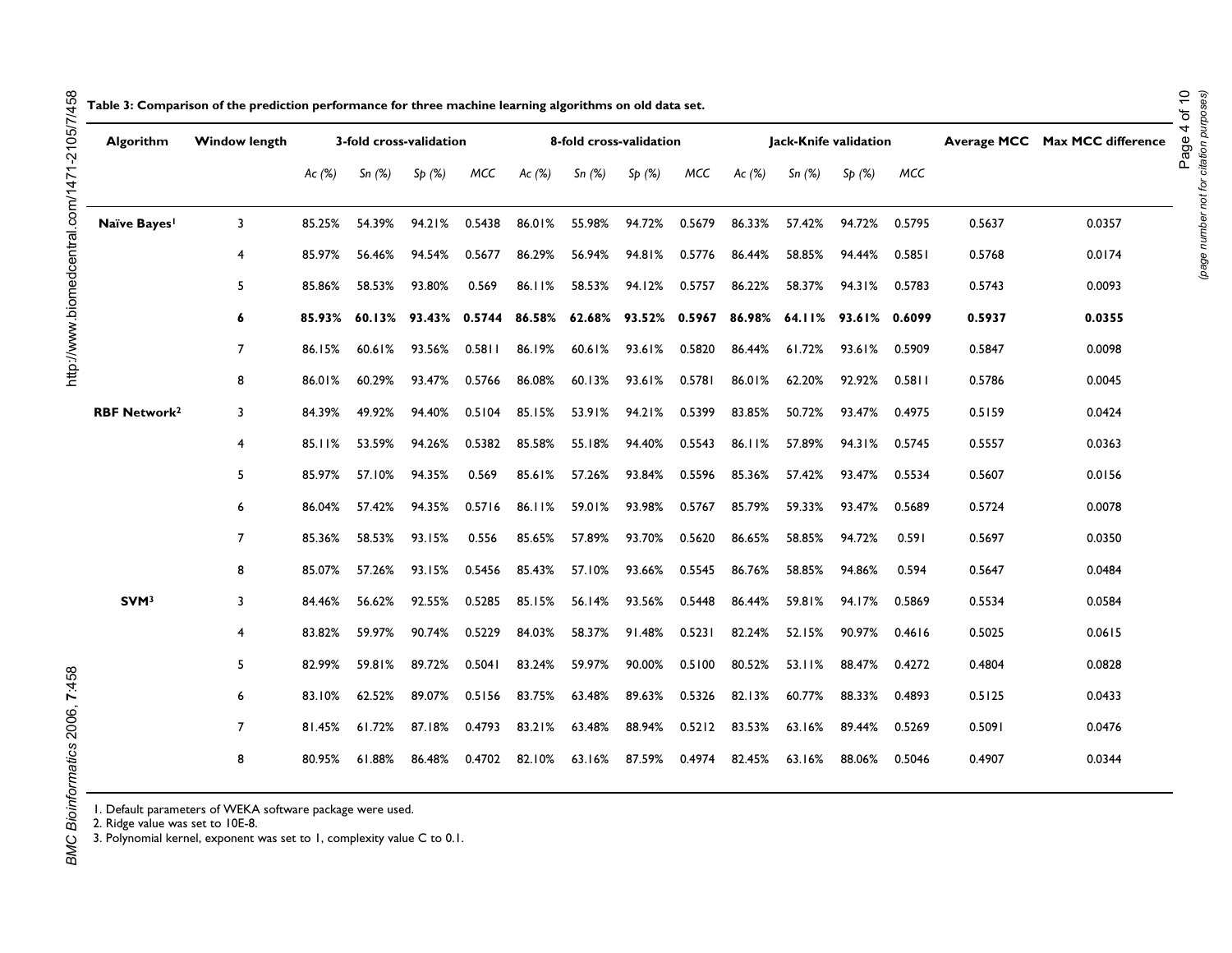| <b>Algorithm</b>               | <b>Window length</b> | 3-fold cross-validation |                      |        | 8-fold cross-validation |          |               | Jack-Knife validation |        |          |        |                      | Average MCC Max MCC difference |        |        |  |
|--------------------------------|----------------------|-------------------------|----------------------|--------|-------------------------|----------|---------------|-----------------------|--------|----------|--------|----------------------|--------------------------------|--------|--------|--|
|                                |                      | Ac $(%)$                | Sn(%)                | Sp(%)  | MCC                     | Ac $(%)$ | Sn(%)         | Sp(%)                 | MCC    | Ac $(%)$ | Sn(%)  | Sp(%)                | MCC                            |        |        |  |
| Naïve Bayes <sup>1</sup>       | $\overline{3}$       | 84.64%                  | 43.95%               | 94.85% | 0.4629                  | 85.08%   | 44.08%        | 95.36%                | 0.4767 | 85.27%   | 45.31% | 95.29%               | 0.4857                         | 0.4751 | 0.0228 |  |
|                                | 4                    | 85.43%                  | 49.52%               | 94.44% | 0.5017                  | 85.62%   | 51.29%        | 94.23%                | 0.512  | 85.76%   | 51.43% | 94.37%               | 0.5162                         | 0.51   | 0.0145 |  |
|                                | 5                    | 85.49%                  | 51.97%               | 93.89% | 0.5101                  | 86.17%   | 53.74%        | 94.30%                | 0.5339 | 86.58%   | 54.69% | 94.58%               | 0.5479                         | 0.5306 | 0.0378 |  |
|                                | 6                    |                         | 85.79% 54.01% 93.76% |        | 0.5241                  | 86.72%   | 57.28% 94.10% |                       | 0.5582 | 86.74%   |        | 58.37% 93.86% 0.5618 |                                | 0.548  | 0.0377 |  |
|                                | 7                    | 85.65%                  | 54.42%               | 93.48% | 0.5216                  | 86.52%   | 56.87%        | 93.96%                | 0.5519 | 86.58%   | 57.I4% | 93.96%               | 0.5541                         | 0.5425 | 0.0325 |  |
|                                | 8                    | 85.79%                  | 55.37%               | 93.42% | 0.528                   | 86.20%   | 57.55%        | 93.38%                | 0.545  | 86.25%   | 56.73% | 93.65%               | 0.5442                         | 0.5391 | 0.0170 |  |
| <b>RBF Network<sup>2</sup></b> | 3                    | 84.12%                  | 45.I7%               | 93.89% | 0.4516                  | 85.05%   | 45.44%        | 94.98%                | 0.4794 | 84.62%   | 46.12% | 94.27%               | 0.4684                         | 0.4665 | 0.0278 |  |
|                                | 4                    | 84.83%                  | 46.39%               | 94.47% | 0.4755                  | 85.57%   | 49.12%        | 94.71%                | 0.5046 | 85.68%   | 49.80% | 94.68%               | 0.5095                         | 0.4965 | 0.0340 |  |
|                                | 5                    | 85.32%                  | 48.98%               | 94.44% | 0.4971                  | 85.35%   | 48.57%        | 94.58%                | 0.4967 | 86.91%   | 54.29% | 95.09%               | 0.5565                         | 0.5168 | 0.0598 |  |
|                                | 6                    | 85.38%                  | 51.29%               | 93.93% | 0.5051                  | 85.76%   | 50.61%        | 94.58%                | 0.514  | 85.92%   | 50.20% | 94.88%               | 0.5178                         | 0.5123 | 0.0127 |  |
|                                | 7                    | 85.08%                  | 51.16%               | 93.59% | 0.4965                  | 86.33%   | 53.47%        | 94.58%                | 0.5379 | 86.99%   | 53.88% | 95.29%               | 0.558                          | 0.5308 | 0.0615 |  |
|                                | 8                    | 85.43%                  | 50.48%               | 94.20% | 0.5043                  | 86.42%   | 54.01%        | 94.54%                | 0.5416 | 87.15%   | 55.51% | 95.09%               | 0.5664                         | 0.5374 | 0.0621 |  |
| SVM <sup>3</sup>               | 3                    | 84.72%                  | 48.44%               | 93.82% | 0.4785                  | 85.73%   | 48.57%        | 95.05%                | 0.5081 | 85.35%   | 47.35% | 94.88%               | 0.4935                         | 0.4934 | 0.0296 |  |
|                                | 4                    | 82.84%                  | 49.66%               | 91.16% | 0.4349                  | 84.89%   | 51.16%        | 93.35%                | 0.4914 | 84.78%   | 52.24% | 92.94%               | 0.4919                         | 0.4727 | 0.0570 |  |
|                                | 5                    | 83.17%                  | 52.65%               | 90.82% | 0.4541                  | 85.32%   | 55.24%        | 92.87%                | 0.5155 | 86.82%   | 60.41% | 93.45%               | 0.5694                         | 0.513  | 0.1153 |  |
|                                | 6                    | 82.87%                  | 52.79%               | 90.41% | 0.4478                  | 85.30%   | 57.55%        | 92.26%                | 0.5221 | 84.37%   | 57.55% | 91.10%               | 0.4999                         | 0.4899 | 0.0743 |  |
|                                | 7                    | 81.53%                  | 53.33%               | 88.60% | 0.4213                  | 84.70%   | 58.37%        | 91.30%                | 0.5104 | 88.46%   | 64.49% | 94.47%               | 0.6234                         | 0.5184 | 0.2021 |  |
|                                | 8                    | 81.01%                  | 53.33%               | 87.96% | 0.4108                  | 84.48%   | 60.54%        | 90.48%                | 0.5132 | 85.52%   | 61.22% | 91.61%               | 0.5393                         | 0.4878 | 0.1285 |  |

1. Default parameters of WEKA software package were used.

2. Ridge value was set to 10E-8.

BMC Bioinformatics 2006, 7:458

<sup>3.</sup> Polynomial kernel, exponent was set to 1, complexity value C to 0.1.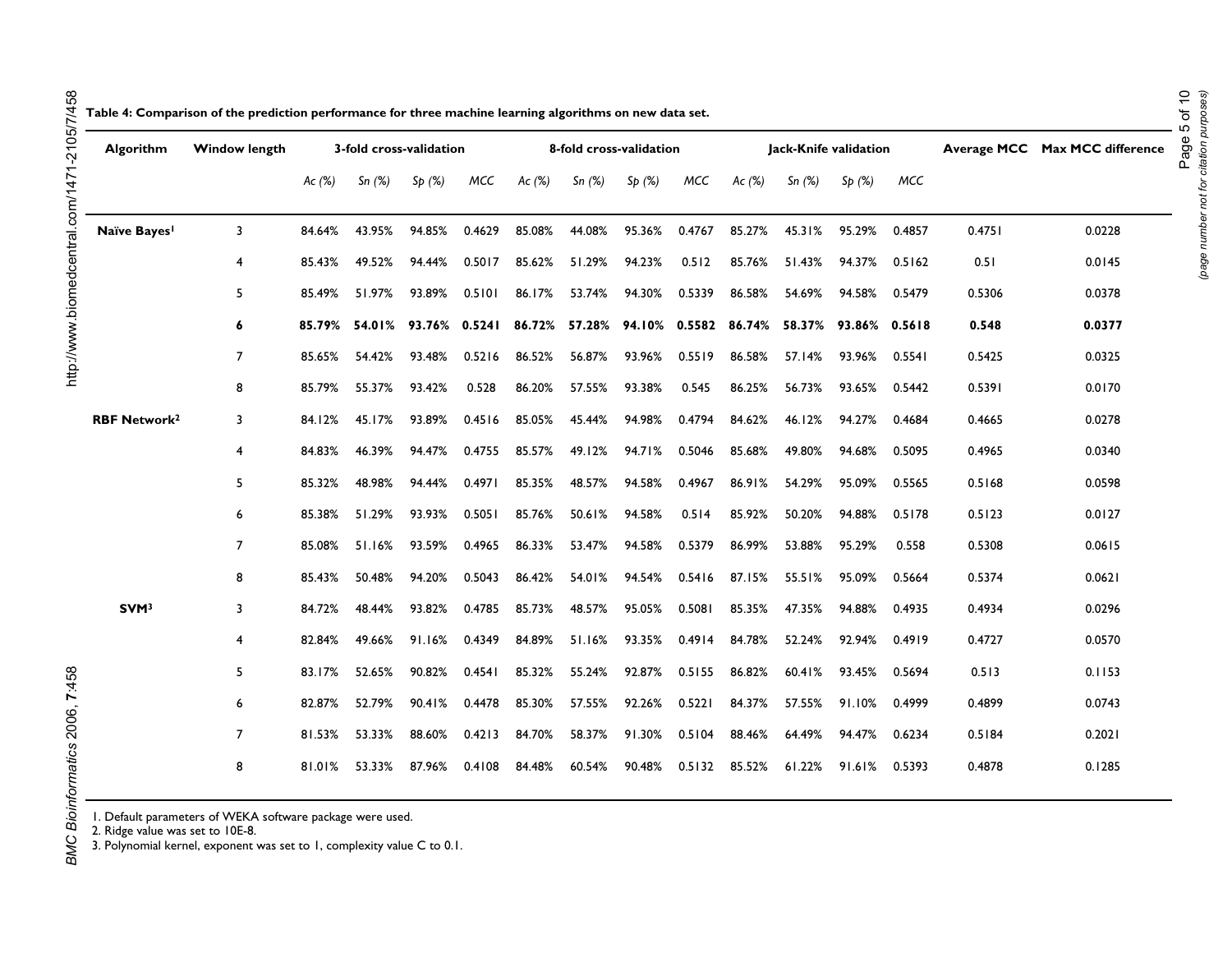

## Figure 1

The sequence logos of palmitoylation sites. Both two logos show that around palmitoylation sites there is a Leucine/Cysteinerich region. A taller letter indicates that this kind of residue is more frequently used. (a) on old data set; (b) on new data set.

Bayes method is probably inherited from the nature of probability theory. This is consistent with the conclusion above achieved in comparison of Naïve Bayes and SVM. In contrast, CSS-Palm is based on sequence/peptide homology scoring and clustering. And lacking a key sequence/peptide in training data might cause large changes in clustering results. Thus, CSS-Palm depends on training data heavily with less robustness.

#### *Perspective of Future work*

Our work points to several paths for further research. Firstly, as the proteomic techniques continue to be improved, more and more palmitoylation sites will be identified. We can expect that the accuracies will be further improved with more training data. Secondly, some other machine learning methods could be applied, i.e., decision trees [24] and hidden Markov models [27]. These approaches could be used separately or combined together to build potentially better models. Thirdly, evolutionary information, for example, phylogenetic conservation between human and mouse, can also be integrated into the prediction system to improve its accuracy.

## **Conclusion**

In this work, we present a new method for protein palmitoylation site prediction based on Naïve Bayes. The performance is satisfactorily high. Comparison between Naïve Bayes, RBF networks and SVMs was also carried out, and demonstrated that Naïve Bayes outperforms the other two methods. We also compared NBA-Palm with our previously established method CSS-Palm. The comparison demonstrates that NBA-Palm carries superior computing efficiency to CSS-Palm with equal predicting accuracy. These results indicate that Naïve Bayes is an effective classification algorithm for biological problems. In addition, with high specificity and sensitivity, NBA-Palm could be a valuable computational tool for functional proteomic biologists.

## **Methods**

#### *Data Preparation*

Here we define the cysteine (C) residues that undergo palmitoylated modification as positive data (+), while those non-palmitoylated cysteine residues are regarded as negative data (-). Previously, we have collected 210 exper-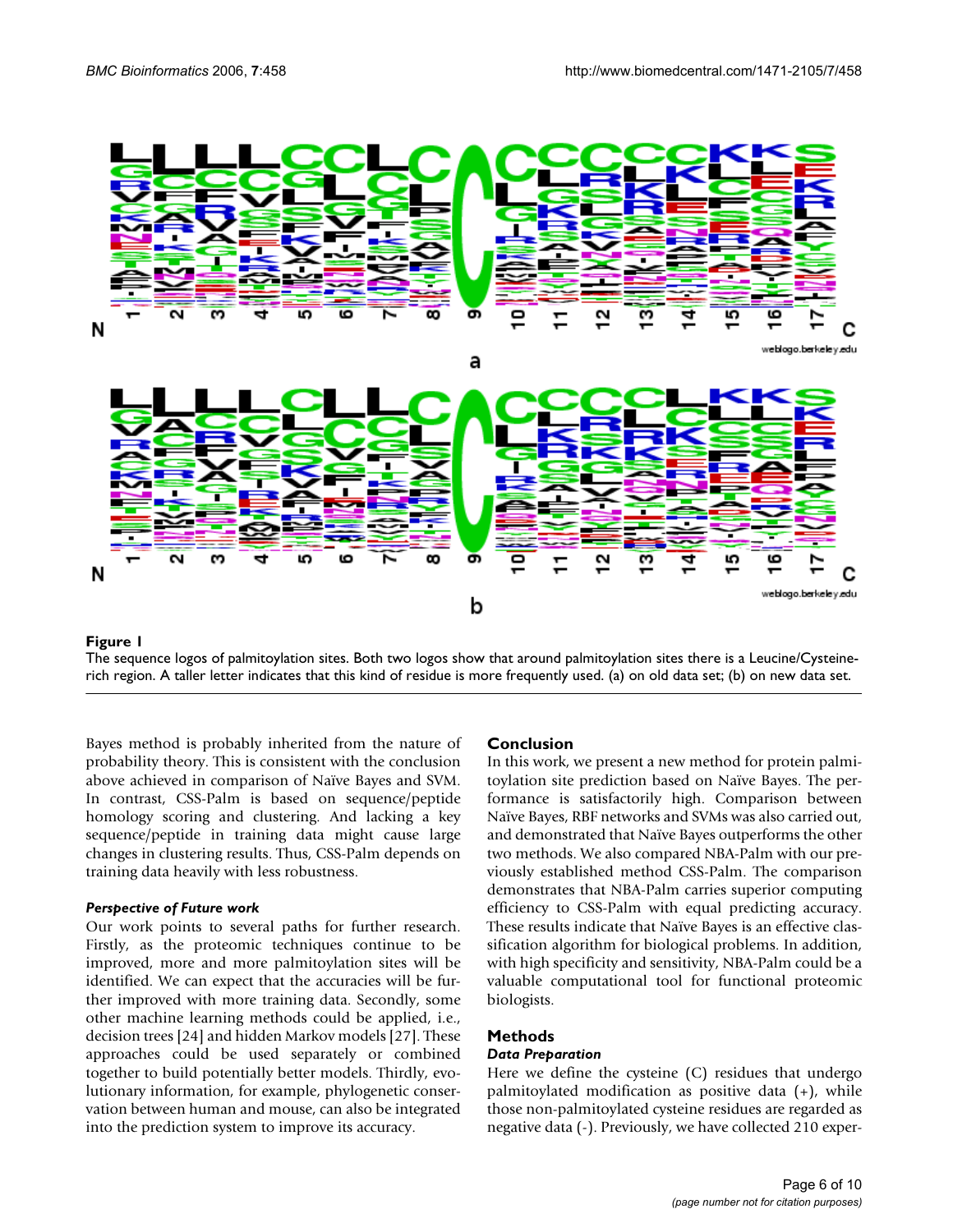| Program         |         |          | 3-fold cross-validation | Jack-Knife validation |        |         |          |        |        |        |
|-----------------|---------|----------|-------------------------|-----------------------|--------|---------|----------|--------|--------|--------|
|                 | Cut-off | Ac $(%)$ | Sn(%)                   | Sp(%)                 | MCC    | Cut-off | Ac $(%)$ | Sn(%)  | Sp(%)  | MCC    |
| CSS-Palm        | 4       | 43.34%   | 40.84%                  | 100.00%               | 0.1667 | 4       | 87.00%   | 50.65% | 97.62% | 0.5946 |
|                 | 2.6     | 68.75%   | 67.78%                  | 88.89%                | 0.2398 | 2.6     | 82.94%   | 82.16% | 83.17% | 0.5877 |
|                 | 1.5     | 88.70%   | 90.66%                  | 44.44%                | 0.2247 | 1.5     | 56.67%   | 97.12% | 44.86% | 0.3672 |
| <b>NBA-Palm</b> | 0.869   | 86.61%   | 40.70%                  | 100.00%               | 0.5891 | 0.745   | 86.66%   | 50.24% | 97.23% | 0.5809 |
|                 | 0.359   | 85.78%   | 67.90%                  | 91.00%                | 0.5916 | 0.406   | 86.67%   | 67.46% | 92.25% | 0.6102 |
|                 | 0.011   | 60.78%   | 90.90%                  | 52.00%                | 0.3630 | 0.016   | 56.41%   | 94.73% | 45.28% | 0.3475 |

**Table 5: Comparison of prediction performances between NBA-Palm and CSS-Palm.**

\* Cut-off values of NBA-Palm were chosen for convenience of performance comparison to CSS-Palm.

imentally verified palmitoylation sites of 84 proteins [21]. Since palmitoylation-related research is updated rapidly, more and more palmitoylated sites have been identified and reported. We searched the PubMed with the keyword "palmitoylation" to collect new palmitoylation sites. Now the updated new data set contains 266 sites from 111 proteins (before March. 31st, 2006). We then retrieved the primary sequences of these proteins from Swiss-Prot/ TrEMBL database [28]. The final curated data set is available upon request.

The positive data (+) set for training might contain several homologous sites from homologous proteins. If the training data are highly redundant with too many homologous sites, the prediction accuracy will be overestimated. To avoid the overestimation, we clustered the protein sequences from positive data (+) set with a threshold of 30% identity by BLASTCLUST [29], one program of clustering highly homologous sequences into distinct groups. If two proteins were similar with ≥30% identity, we realigned the proteins with BL2SEQ, a program in the BLAST package [29], and checked the results manually. If two palmitoylation sites from two homologous proteins were at the same position after sequence alignment, only one item was reserved while the other was discarded. Thus, we obtained a non-redundant positive data (+) of high quality with 245 palmitoylation sites from 105 proteins.

As previously described [30,31], the negative (-) sites were composed of non-annotated cysteine residues in the same proteins from which positive (+) sites were taken, instead of using proteins randomly picked from the Swiss-Prot/ TrEMBL database. Thus, both (+) and (-) sites are extracted from the same protein sequences, making our test more strict. Obviously, the (-) sites may contain some false negative hits – these cysteine residues in fact undergo palmitoylation but are not characterized so far. In this regard, the prediction performance of any computational approaches will overestimate the false positive rates. However, without a high-quality gold-standard (-) set, this overestimation is inevitable.

For comparing the prediction performance from NBA-Palm with our previous tool of CSS-Palm [21], both the previously used old data set from CSS-Palm and the new updated data set were used. The detailed information of data description is listed in Table 1.

## *Algorithm design and validation*

## *Sequence coding*

We employed a traditional sliding window strategy to represent a potentially palmitoylated peptide (PPP). Given the window length *n*, a fragment of 2*n* residues centering on palmitoylated site was adopted to represent a PPP. Since there is always C in middle of a PPP, we didn't include the center site into the encoding fragment. We chose an orthogonal binary coding scheme to transform protein sequences into numeric vectors. For example, Glycine was designated as 00000000000000000001, Alanine designated as 00000000000000000010, and so on. The length of final feature vector representing the palmitoylated site is  $n \times 2 \times 20$ . Different values of n varying from 3 to 8 were used to determine the optimized window length.

## *The Machine Learning Algorithms*

Naïve Bayes is a classification model based on so-called Bayes theorem [22]. Naïve Bayes classifiers assume that the effect of a variable value on a given class is independent of the values of other variables. This assumption is called class conditional independence. It is made to simplify the computation and in this sense is considered to be "Naïve". Given a potential palmitoylation site X, described by its 0-1 feature vector  $(x_1, x_2, ..., x_n)$  described in above section, we are looking for a class C that maximizes the likelihood:  $P(X|C)=P(x_1, x_2,..., x_n|C)$  where C can be "palmitoylation" or "non-palmitoylation". The assumption of class conditional independence allows us to decompose the likelihood to a product of simpler prob-

abilities:  $P(X | C) = \prod P(x_i | C)$ . Despite of its simple *i n*  $P(X | C) = \prod P(x_i | C)$  $\prod\limits_{i=1}$ 1

structure and ease of implementation, Naïve Bayes often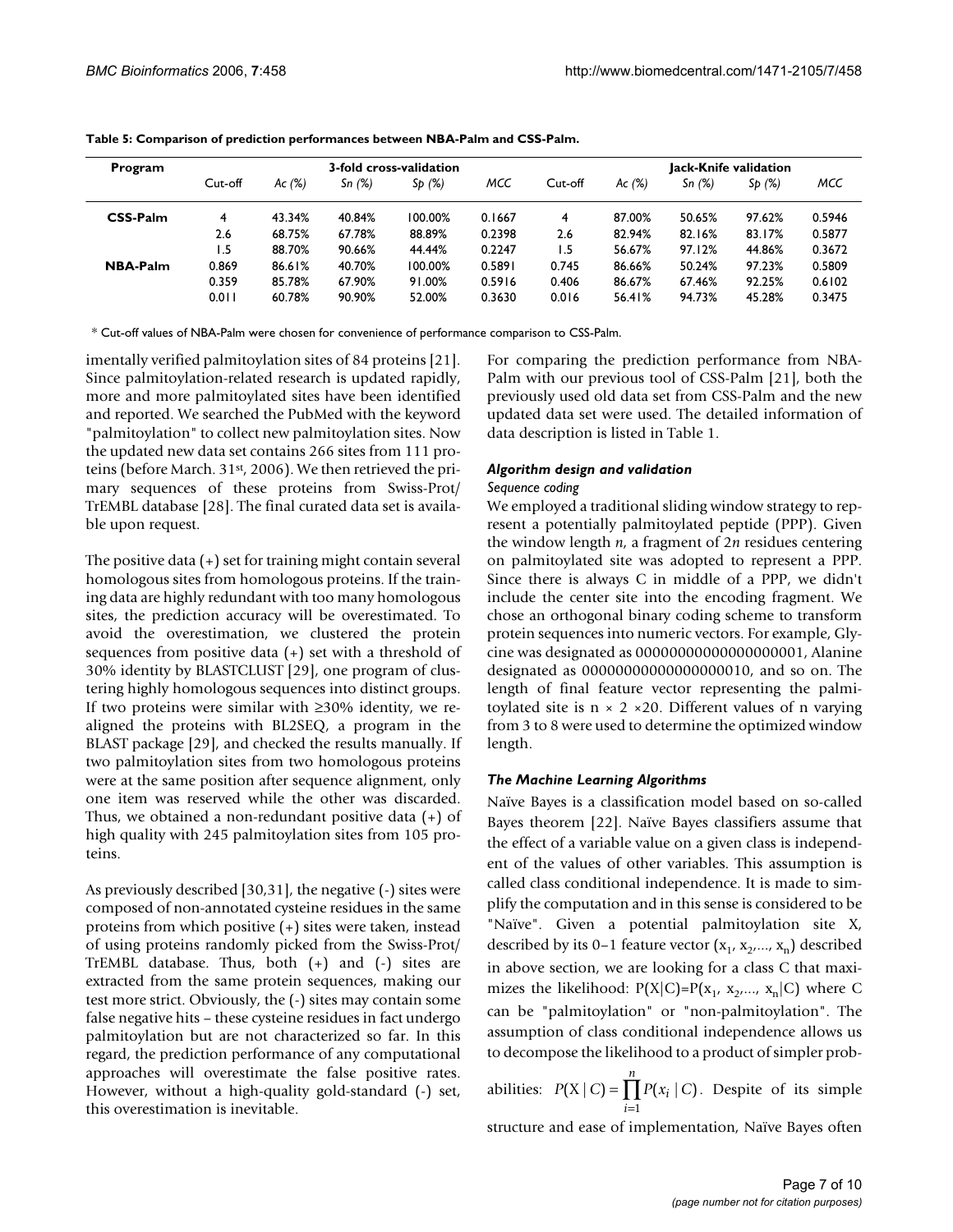performs comparatively well with other algorithms, such as SVMs and neural networks.

The support vector machine (SVM) is a new machine learning method, which has been applied for many kinds of pattern recognition problems. The principle of the SVM method is to transform the samples into a high dimension Hilbert space and seek a separating hyperplane in the space. The separating hyperplane, called the optimal separating hyperplane, is chosen in such a way as to maximize its distance from the closest training samples. As a supervised machine learning technology, SVM is well founded theoretically on Statistical Learning Theory [23]. Recently, SVM has been successfully adopted to solve many biological problems, such as predicting protein subcellular locations [32], protein secondary structures [32,33], tumor classification [34] and phosphorylation sites [30,31]. In present work, the feature vector of each potential palmitoylation site was transformed into a higher dimension space through polynomial kernel function.

The RBF network is a kind of multi-layer, feed-forward artificial neural network [24]. An RBF network consists of three layers, namely the input layer, the hidden layer, and the output layer. The input layer broadcasts the coordinates of the input vector to each of the nodes in the hidden layer. Each node in the hidden layer then produces an activation based on the associated radial basis function. Finally, each node in the output layer computes a linear combination of the activations of the hidden nodes. How an RBF network reacts to a given input stimulus is completely determined by the activation functions associated with the hidden nodes and the weights associated with the links between the hidden layer and the output layer. In our model, after feature vectors were fed into input layers, the links between nodes were iteratively updated until convergence. The output layer finally produced the decision of "palmitoylation" or "non-palmitoylation".

## *The Jack-Knife validation and n-fold cross-validation*

The prediction performances of NBA-Palm were evaluated by the *3*-fold cross-validation, *8*-fold cross-validation and the Jack-Knife validation, for the convenience of comparison with the previous method CSS-Palm. In the Jack-Knife validation, which is also named "leave-one-out" cross-validation, each sample in the dataset is singled out in turn as an independent test sample, and all the remaining samples are used as training data. This process is repeated until every sample is used as test sample one time. In *n*-fold cross validation all the (+) sites and (-) sites were combined and then divided equally into *n* parts, keeping the same distribution of  $(+)$  and  $(-)$  sites in each part. Then *n*-1 parts were merged into a training data set while the one part left out was taken as a test data set. The average accuracy of *n*-fold cross validation was used to estimate the performance. All models were implemented in the WEKA software package[35].

## *Performance measurements*

We adopted four frequently considered measurements: accuracy(*Ac*), sensitivity (*Sn*), specificity (*Sp*) and Mathew correlation coefficient (*MCC*). Accuracy(*Ac*) illustrates the correct ratio between both positive (+) and negative (-) data sets, while sensitivity (*Sn*) and specificity (*Sp*) represent the correct prediction ratios of positive (+) and negative data (-) sets respectively. However, when the number of positive data and negative data differ too much from each other, the Mathew correlation coefficient (*MCC*) should be included to evaluate the prediction performance. The value of *MCC* ranges from -1 to 1, and a larger *MCC* value stands for better prediction performance.

Among the data with positive hits by NBA-Palm, the real positives are defined as *true positives* (*TP*), while the others are defined as *false positives* (*FP*). Among the data with negative predictions by NBA-Palm, the real positives are defined as *false negatives* (*FN*), while the others are defined as *true negatives* (*TN*). The performance measurements of sensitivity (Sn), specificity (Sp), accuracy (Ac), and Mathew correlation coefficient (MCC) are all defined as below:

$$
Sn = \frac{TP}{TP + FN}, \quad Sp = \frac{TN}{TN + FP},
$$
\n
$$
Ac = \frac{TP + TN}{TP + FP + TN + FN},
$$
\n
$$
MCC = \frac{(TP \times TN) - (FN \times FP)}{\sqrt{(TP + FN) \times (TN + FP) \times (TP + FP) \times (TN + FN)}}
$$

 $(TP + FN) \times (TN + FP) \times (TP + FP) \times (TN + FN)$ 

## *ROC curves*

The prediction performance of Naïve Bayesian algorithm with window length of six is very similar to that of seven. To compare their performance in detail, ROC curves were used for intuitively visualizing prediction performance (see in Figure 2). ROC curves plot the true positive rate as a function of the false positive rate, which is equal to 1 specificity. The area under the ROC curve (the ROC score) is the average sensitivity over all possible specificity values, which can be used as a measure of prediction performance over different thresholds. ROC curves of random predictors will be around the diagonal line from bottom left to top right with scores of about 0.5, while a perfect predictor will produce a curve along the left and top boundary of the square and will receive a score of one.

.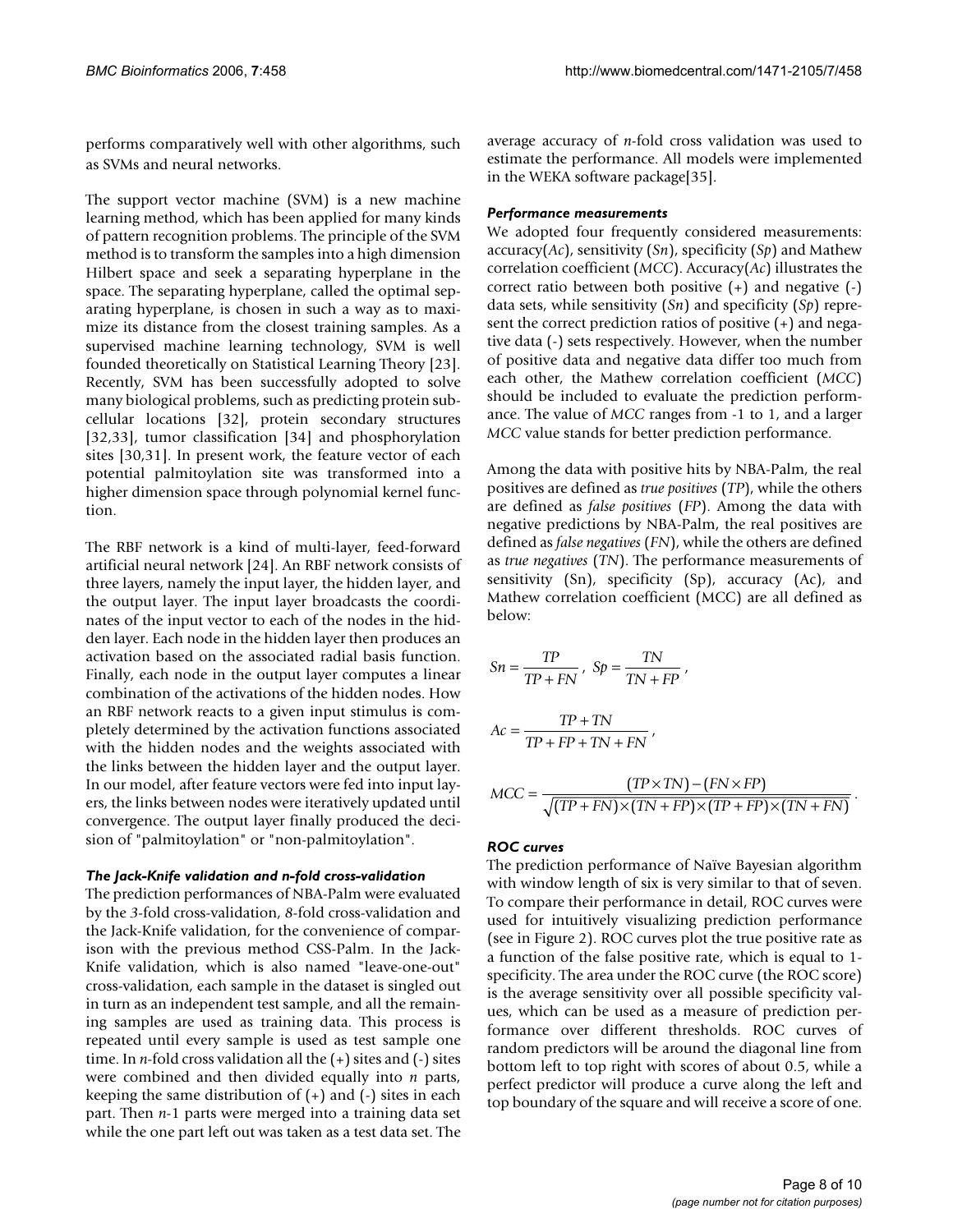

#### Figure 2

The ROC curves for potential palmitoylated peptides with window length of six. The "3 fold CV" stands for 3 fold cross-validation, the "8 fold CV" for 8 fold cross-validation and the "Jack-Knife" stands for the Jack-Knife validation. The "AUC" stands for Area Under Curve score. (a) ROC curves on old data set; (b) ROC curves on new data set.